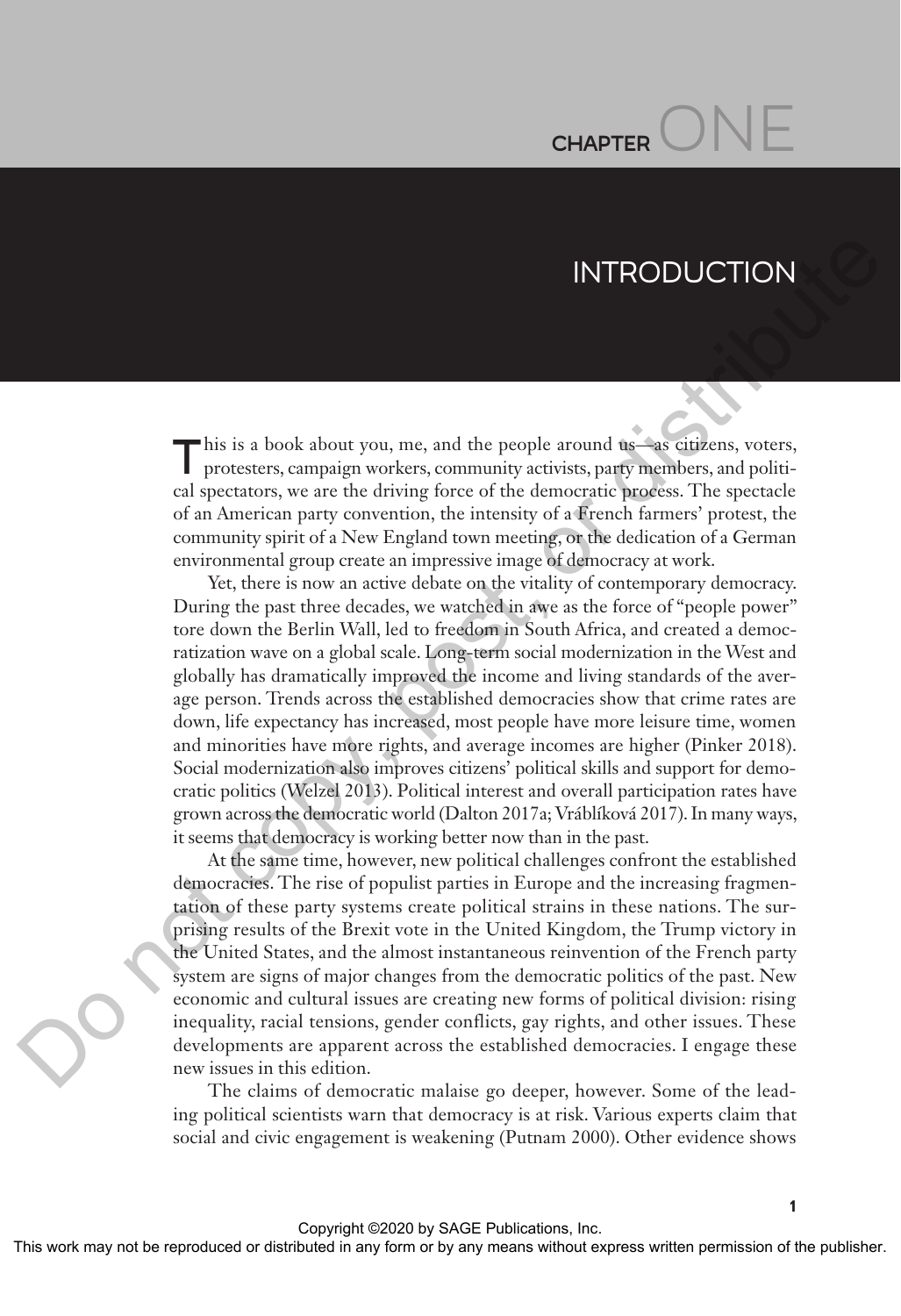# INTERNET RESOURCE

Test your knowledge of political events and compare to the U.S. public:

http://pewresearch.org/politicalquiz

that contemporary publics are becoming skeptical about politicians, parties, and democratic political institutions. Or they claim that we are not good democratic citizens (Sunstein 2018; Achen and Bartels 2017; Brennan 2016; Caplan 2007). Contemporary democracies are supposedly facing a malaise of the spirit that arises from their own citizens and that erodes the very foundations of the democratic process. There are common criticisms of institutions and structures of democracies and their inability to match their democratic ideals (Mounk 2017; Wolfe 2006). Each week my news posts on Facebook include dire warnings about democracy's future, with different dire warnings the following week. I'm waiting.

How can this be the best of times, and the worst of times, at the same time? The previous six editions of this book discussed this ebb and flow in scholars' evaluations of the democratic process and its citizens. Indeed, this is a long-standing debate, because each generation seemingly argues about the vitality of democracy. Both of the contrasting perspectives are real. Democracy is a dynamic system, and it changes to succeed and advance. This dynamism causes tensions and strains, but if successful it deepens and enriches the democratic process. The contemporary debate about democracy arises from the tremendous social changes that the established democracies have experienced in the past several decades. The political world is changing. Our puzzle is to understand how and why, and the implications of these changes.

This book focuses on the citizen's role in the democratic process, how this role has changed over time, and how these changes are altering the nature of democracy. The story is incomplete because we do not study the role of elites, interest groups, and other political actors. We also do not presume that the public is all-knowing or all-powerful. Indeed, there are many examples of the public's ignorance or error on policy issues (as there are examples of elite errors). The democratic process, like all human activities, is imperfect—but its strength lies in the premise that people are the best judges of their own destiny. The success of democracy is largely measured by the public's participation in the process, the respect for citizen rights, and the responsiveness of the system to popular demands. As Adlai Stevenson once said, in a democracy the people get the kind of government they deserve (for better or worse). The contemporation of the reproduced or distributed in any form or by any means which contemporate the contemporation of the permission or by any means and distributed in any means and the respective of the publisher. The

I also must acknowledge the complexity of studying the citizen's role in democracy. It is difficult to make simple generalizations about public opinion because the public isn't homogeneous. There isn't a single public. The public in any nation

**2** CITIZEN POLITICS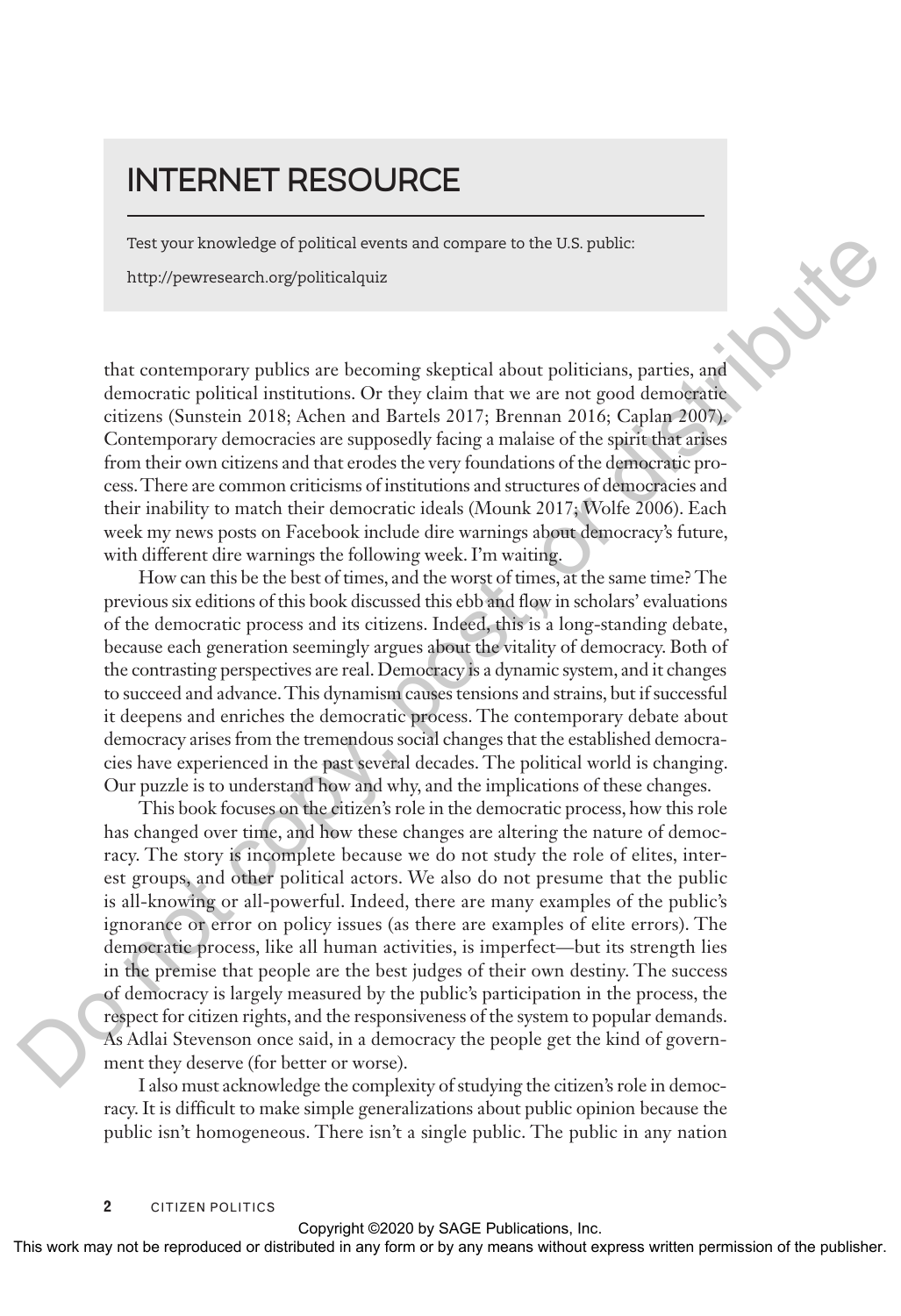consists of millions of individuals, each with his or her own view of the world and of their role in politics. Some people are liberal, some moderate, some conservative; others are socialist, reactionary, communist, or none of the above. Opinions on contemporary political issues are often divided—this is why the issues are controversial and require a political decision. Some people favor strict environmental laws; some see environmental standards as excessive. Some favor international trade; some are skeptical of its claimed benefits. The study of public opinion illustrates the diversity of the public.

In short, as social scientists, we deal with the most complex problem in nature: to understand and predict human behavior. Yet this isn't a hopeless task. Scientific public opinion surveys provide valuable tools for researchers. From a sample of a few thousand precisely selected individuals, we can make reliable statements about the distribution of attitudes and opinions (Asher 2016). An opinion survey allows the researcher to assess behavior as well as to study the motivations and expectations guiding behavior. Furthermore, we can divide a survey into subgroups to examine the diversity in individual opinions. may not be reproduced or distributed in the reproduced or distributed in any form or by any means when  $\alpha$  that is the reproduced or distributed in any form or by any means with the reproduced or distributed in any means

This book relies heavily on public opinion surveys. I do not claim that all we know about the public is found in the statistics and percentages of public opinion surveys. Some of the most insightful writings about people are qualitative studies of the topic. And yet, even insightful political analysts may make contradictory claims about the public. The value of the empirical method is that it provides a specific standard for evaluating different descriptions of public opinion or actions. Thus survey research is a tremendously valuable research tool for social scientists.

Drawing on an extensive collection of opinion surveys, this book examines public opinion in several advanced industrial democracies.1 I describe how people view politics, how they participate in the process, what opinions they hold, how they choose their leaders through elections, and their images of government. These findings should help us to understand the public's role in the political process in contemporary democracies.

### **COMPARING PUBLIC OPINION ACROSS NATIONS**

If you have ever traveled to a foreign country, you have already learned the first lesson of this book. Humans have many values and beliefs in common, but there are often differences in our values and behaviors. For example, the British stand in lines; the Germans don't. The Americans love hamburgers; the French don't. We realize what is distinctive to a nation only by making these comparisons.

There are several advantages to the comparative study of public opinion across the established democracies. Although these nations differ in their governments and party systems, they share broad similarities in the functioning of the democratic process and the citizen's role in the process. A comparative approach is a way to identify those aspects of political behavior that apply across nations. General theories of why people participate in democratic politics should apply to people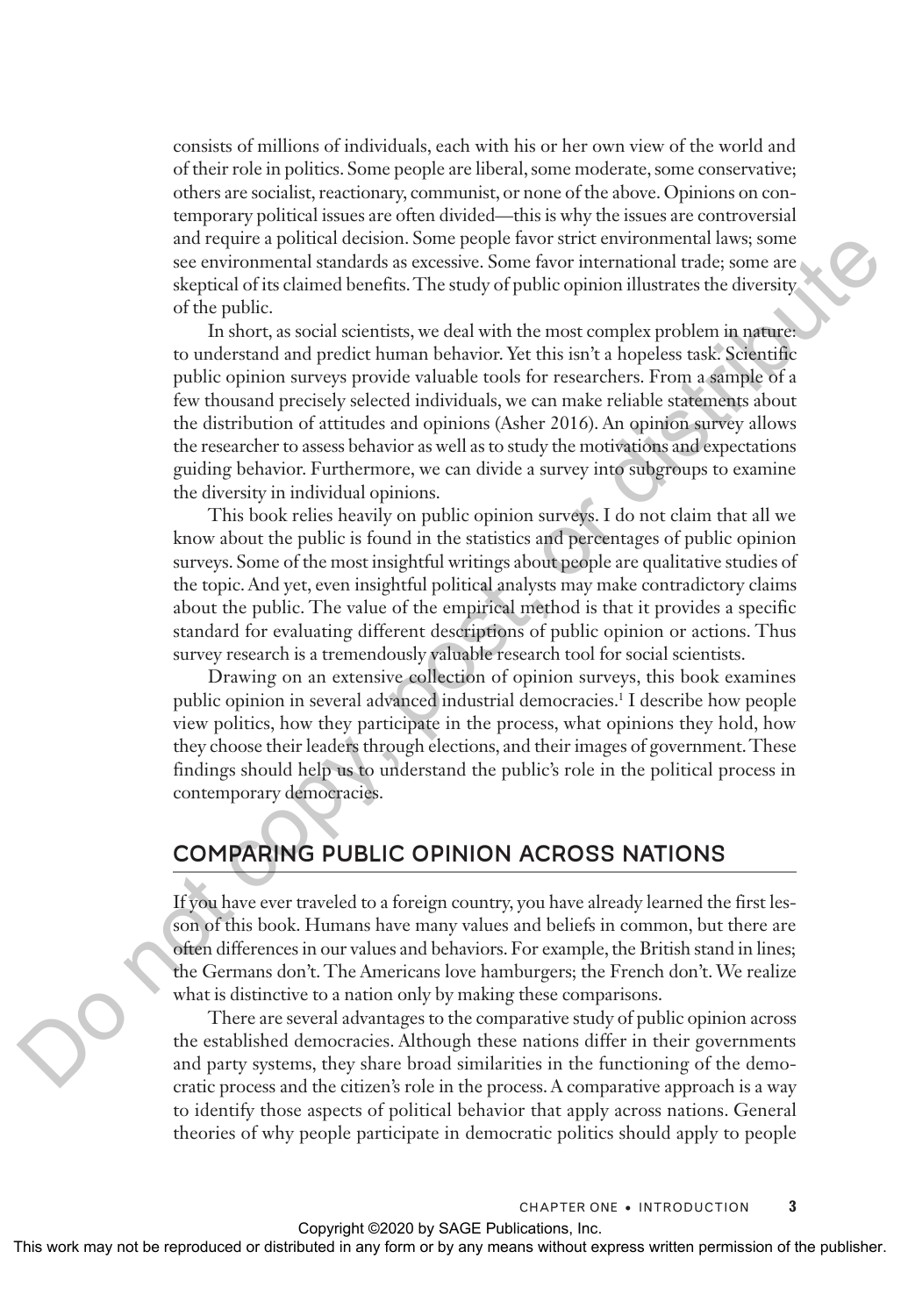regardless of their nationality. Theories to explain party preferences should hold for Americans and Europeans if they represent basic features of human nature.

In most instances, we expect to find similar patterns of behavior in different democracies. If our theories do not work similarly across nations, then we have learned something new and important. Science often progresses by finding exceptions to the general theory, which necessitate further theoretical work. The same applies to social science.

Comparative analysis can also examine the effects of political structures on citizens' political behavior. For example, does the nature of a nation's electoral system affect people's voting choices? Or, does the structure of political institutions affect the patterns of political participation? Each nation represents a "natural experiment" wherein general theories can be tested in a different political context.

Finally, even if we are interested only in a single nation, comparative research is still very valuable. An old Hebrew riddle expresses this idea: "*Question:* Who first discovered water? *Answer:* I don't know, but it wasn't a fish." Immersing oneself in a single environment makes it harder to recognize the characteristics of that environment. It is difficult to understand what is unique and distinctive about American politics, for example, by studying only American politics. Indeed, many students of American politics may be surprised to learn that the United States is often the atypical case in cross-national comparisons. American public opinion and political processes are unique in many ways, but we perceive this only by rising above the waters.

### **CHOOSING NATIONS TO COMPARE**

To balance our needs for comparison and attention to national differences, this book focuses on four nations: the United States, Great Britain, the Federal Republic of Germany (FRG), and France.<sup>2</sup> I chose these nations for several reasons. By many standards, these are the major powers among the Western democracies. Their population, size, economy, military strength, and political influence earn them leadership positions in international circles. The actions of any of these nations can have significant consequences for all the others.

These nations also highlight the major differences in the structure of democratic politics (see table 1.1). For example, Great Britain has a pure parliamentary system of government. The popularly elected House of Commons selects the prime minister to head the executive branch. This produces a fusion of legislative and executive power, because the same party and the same group of elites direct both branches of government. In contrast, the American government has a presidential system, with extensive checks and balances to maintain a separation of legislative and executive power. French politics has a modified presidential system. The public directly elects both the president and the National Assembly, which selects the premier to head the administration of government. Germany has a parliamentary system, with the popularly elected Bundestag selecting the chancellor as head of the executive branch. However, Germany also has a strong federal structure and It is the continued or the continued or the continued or the representation or the representation or the result of the result in any form or the publisher of the computer or the publisher. For express we are any form or b

**4** CITIZEN POLITICS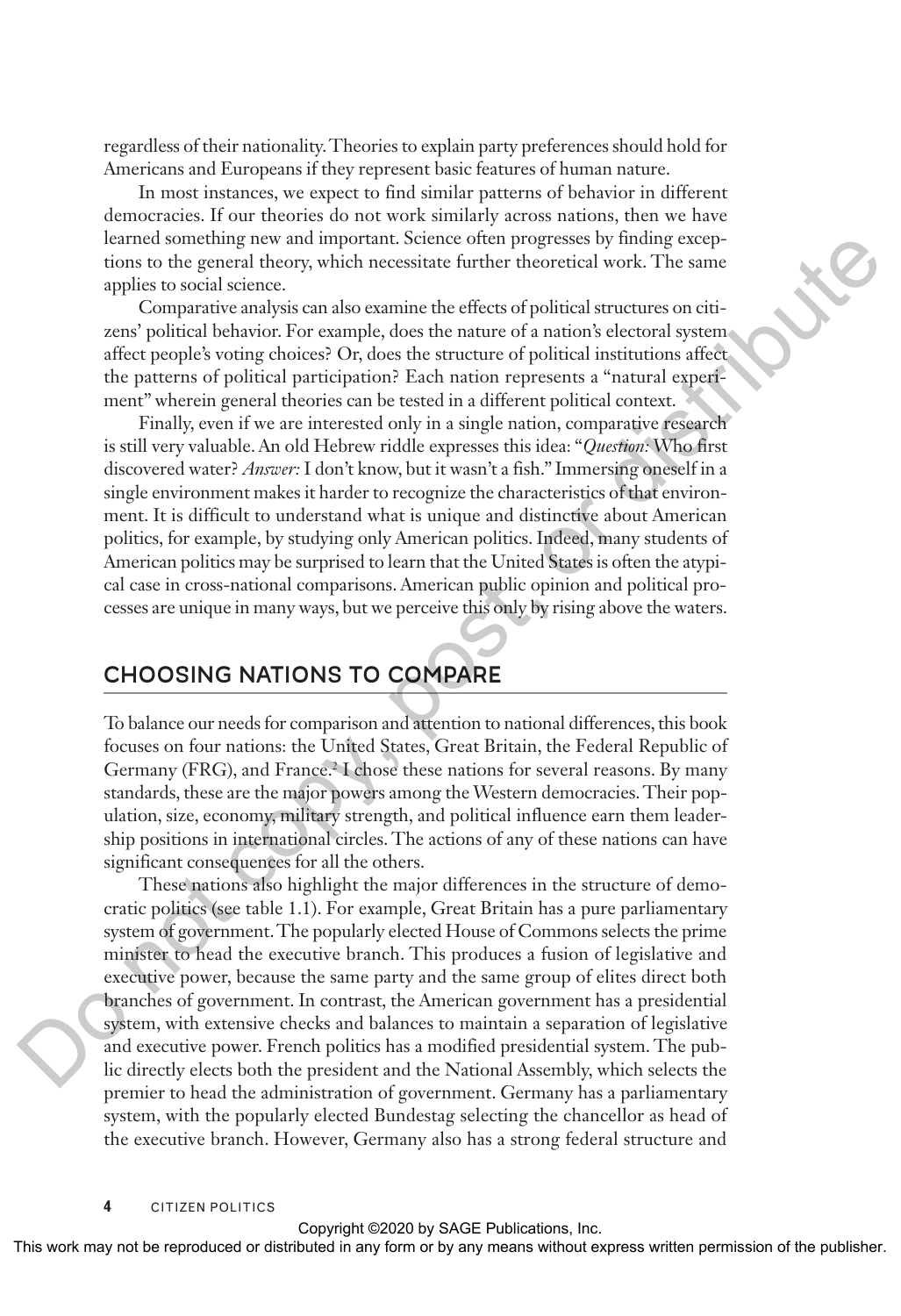| <b>National</b><br><b>Characteristic</b> | <b>United States</b>        | <b>Great Britain</b>                            | Germany                                                                                              | <b>France</b>                                                                                 |
|------------------------------------------|-----------------------------|-------------------------------------------------|------------------------------------------------------------------------------------------------------|-----------------------------------------------------------------------------------------------|
| Population (in<br>millions)              | 326.6                       | 64.8                                            | 80.6                                                                                                 | 67.1                                                                                          |
| Gross domestic<br>product/capita         | \$59,500                    | \$43,600                                        | \$50,200                                                                                             | \$43,600                                                                                      |
| Political regime<br>established          | 1789                        | Seventeenth<br>century                          | 1949                                                                                                 | 1958                                                                                          |
| State form                               | Republic                    | Constitutional<br>monarchy                      | Republic                                                                                             | Republic                                                                                      |
| Government<br>structure                  | Presidential                | Parliamentary                                   | Modified<br>parliamentary                                                                            | Modified<br>presidential                                                                      |
| Chief executive                          | President                   | Prime minister                                  | Chancellor                                                                                           | President                                                                                     |
| Method of<br>selection                   | Direct election             | Elected by<br>Parliament                        | Elected by<br>Parliament                                                                             | Direct<br>election                                                                            |
| Legislature                              | Bicameral                   | Bicameral                                       | <b>Bicameral</b>                                                                                     | Bicameral                                                                                     |
| Lower house                              | House of<br>Representatives | House of<br>Commons                             | Bundestag                                                                                            | National<br>Assembly                                                                          |
| Upper house                              | Senate                      | House of<br>Lords                               | <b>Bundesrat</b>                                                                                     | Senate                                                                                        |
| Power of upper<br>house                  | Equal                       | Weaker                                          | Equal on state<br>issues                                                                             | Weaker                                                                                        |
| <b>Electoral System</b>                  |                             |                                                 |                                                                                                      |                                                                                               |
| Lower house                              | Single-member<br>districts  | Single-<br>member<br>districts                  | Proportional<br>representation<br>and single-<br>member districts                                    | Single-<br>member<br>districts                                                                |
| Upper house                              | Statewide<br>elections      | Inheritance<br>and<br>appointment               | Appointed by<br>states                                                                               | Appointed<br>by<br>communes                                                                   |
| Major parties                            | Democrats<br>Republicans    | Labour<br>Liberal<br>Democrats<br>Conservatives | I inke<br>Greens<br>Social Democrats<br>Free Democrats<br>Christian<br>Democrats<br>(CDU/CSU)<br>AfD | Communists<br>Socialists<br>Greens<br>En Marche!<br>MoDem<br>Republicans<br>National<br>Front |
|                                          |                             |                                                 | Source: Compiled by the author; population and GNP statistics are from the CIA World Factbook, 2017. |                                                                                               |

#### chapter one • Introduction **5**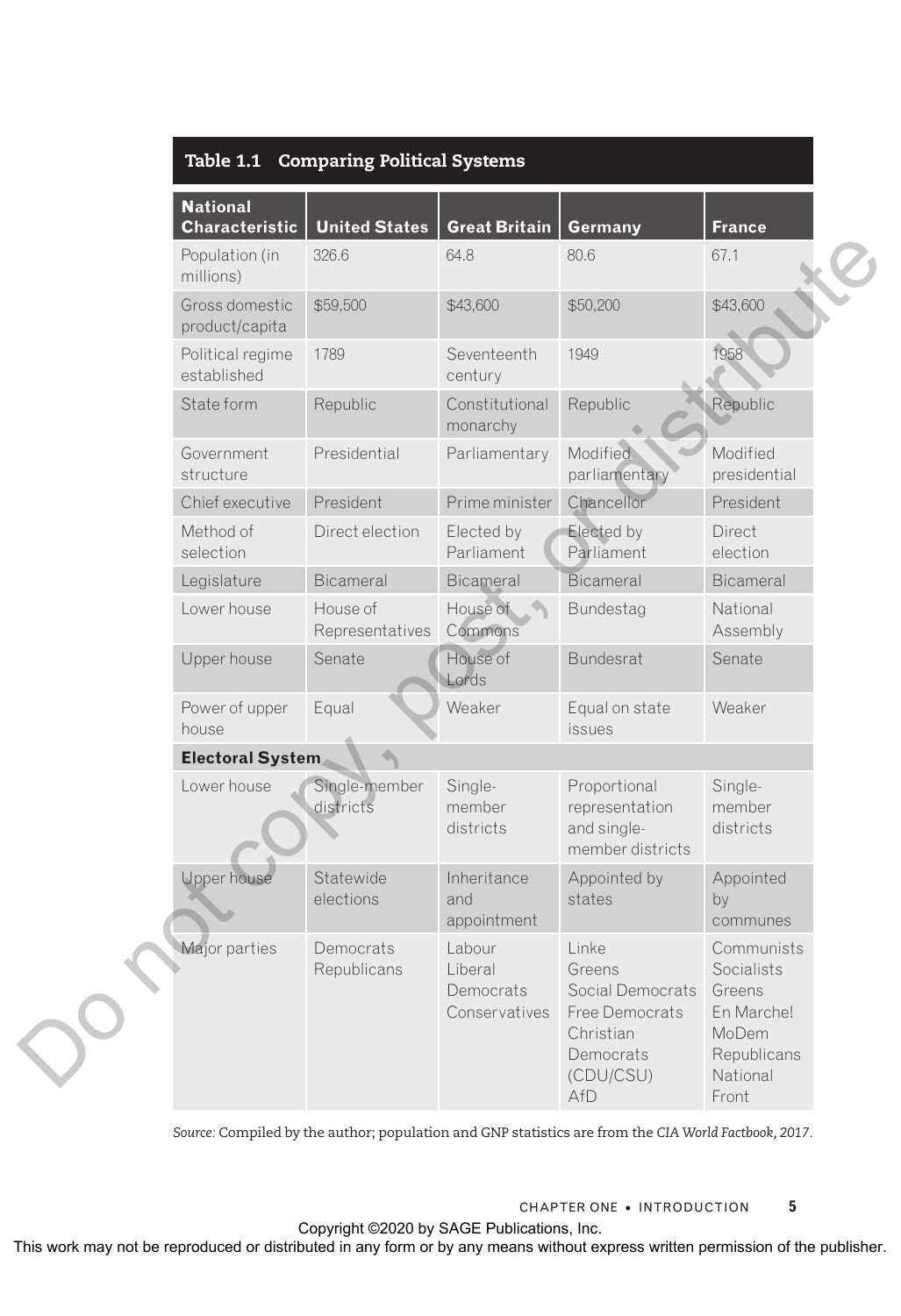a separation of powers that is uncommon for a parliamentary government. These contrasting institutional forms should influence citizen politics in each nation.

Electoral systems are equally diverse. Great Britain and the United States select the members of their national legislatures from single-member districts, where a plurality is sufficient for election. Germany uses a hybrid system for Bundestag elections; half the deputies are elected from single-member districts, and half are selected proportionately from party lists. The French electoral system is based on deputies winning a majority in single-member districts, with a second ballot (*tour*) if no candidate receives a majority on the first ballot. Several studies demonstrated that such institutional arrangements can affect voting behavior and electoral outcomes (Shugart and Taagepera 2017; Dalton and Anderson 2011; Powell 2000).

The party systems of these four nations also vary. Party competition in the United States is usually limited to the Democratic and Republican parties. Both are broad "catchall" parties that combine diverse political groups into weakly structured electoral coalitions. In contrast, most European political parties are hierarchically organized and controlled by the party leadership. Candidates are elected primarily because of their party labels and not because of their personal attributes; most party deputies vote as a bloc in the legislature. Party options are also more diverse in Europe. British voters can select from at least three major parties; Germans have six major parties in the Bundestag. French party politics is synonymous with diversity and political polarization. Dozens of French parties run in elections, and a large number win seats in parliament. France, a nation of perpetual political effervescence, provides the spice of comparative politics. We we reproduce the reproduced or distribution in any filter the results and the results and the results and the results are the results of the form or distributed in any positive permission is also the results are compar

When possible, I broaden the cross-national comparisons to include other affluent established democracies.

## **A NEW STYLE OF CITIZEN POLITICS**

The findings of this book can best be described by asking you to do a thought experiment: If you are a student, think back to what politics must have been like several decades ago—when your grandparents were your age. The Constitution has not really changed since then, the institutions of government are basically the same, and the Democrats and Republicans still contend in elections. But, as I argue in this book, the people and politics have changed—and this has transformed the democratic process.

The changing nature of citizen political behavior derives from the socioeconomic transformation of the Western societies over the past fifty years. These countries are developing a set of characteristics that collectively represent a new form of *advanced industrial* or *postindustrial* society (Inglehart 1990; Crouch 1999). These changes are summarized in figure 1.1.

The most dramatic changes involve economic conditions. An unprecedented expansion of economic well-being occurred in the second half of the twentieth

**6** CITIZEN POLITICS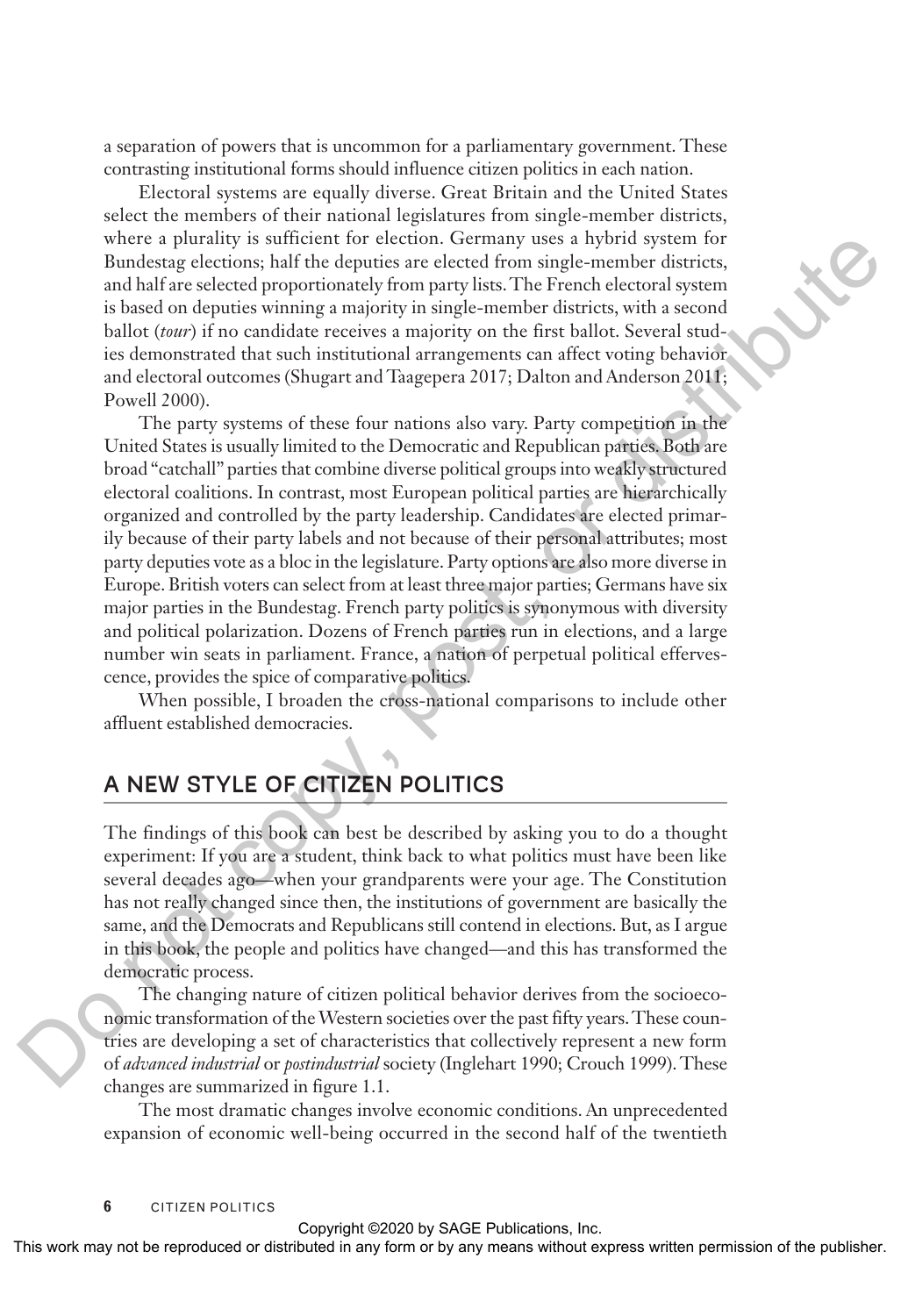

**7**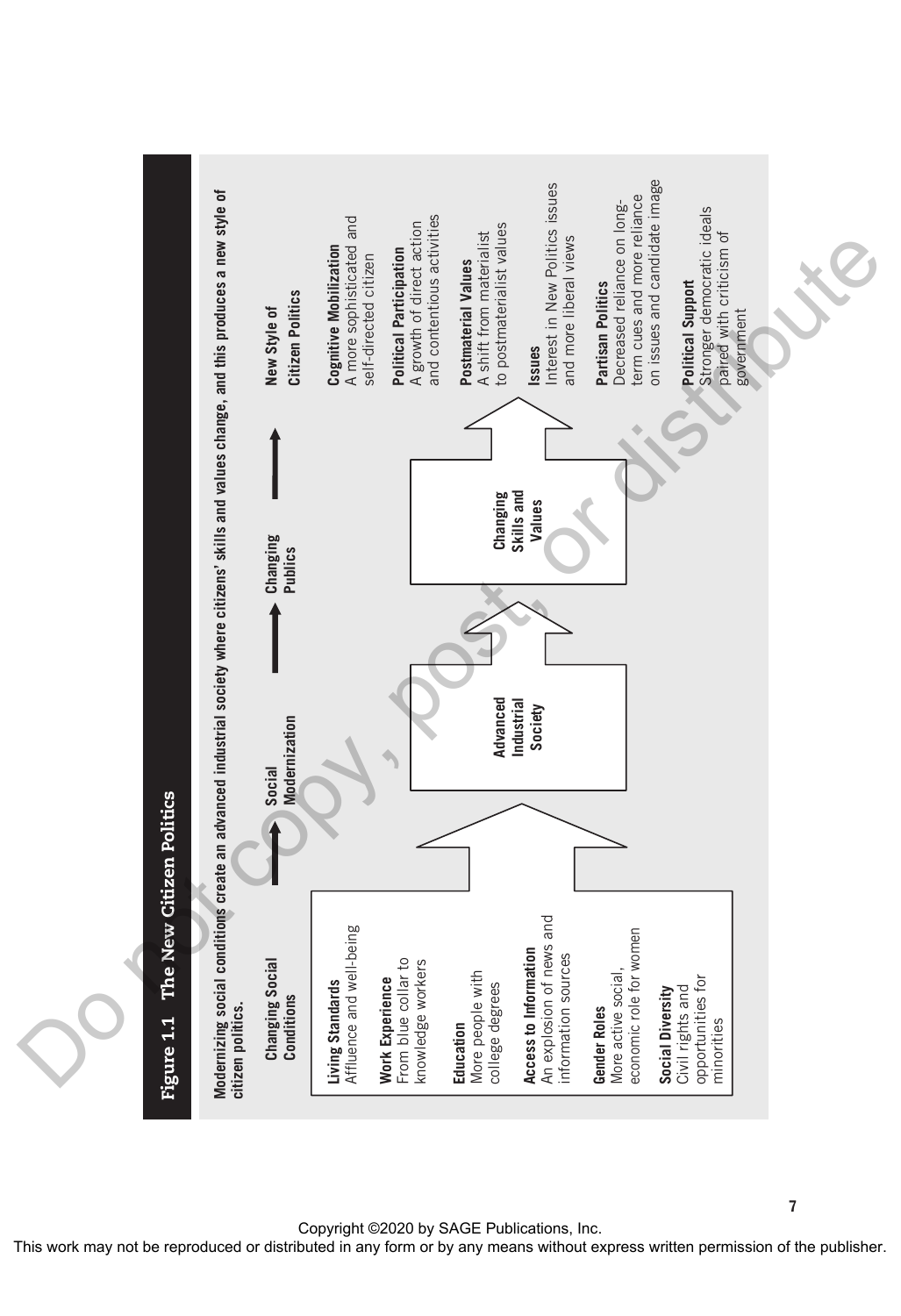century. The economies of Western Europe and North America grew at phenomenal rates in the post–World War II decades. For example, analysts describe the astonishing expansion of the West German economy as the *Wirtschaftswunder* (Economic Miracle). Average income levels in our four nations are several times greater than at any time in prewar history. By most economic standards, these four nations rank among the most affluent nations of the world—and the most affluent in human history. Current economic conditions may distract our attention from the basic economic trends over the past fifty years.

A restructured labor force is another major social change. The number of people employed in agriculture has decreased dramatically in most Western nations, and working-class employment has also declined. At the same time, employment in the service sector and professional occupations has increased markedly. In addition, because of the expansion of national and local governments, public employment now constitutes a significant share of the labor force. Richard Florida (2003) provocatively argued that a new creative class—individuals who create and utilize knowledge—are a vanguard of social and cultural change. Only a minority of jobs in today's economy existed in your grandparents' time. Moreover, social mobility and different career experiences change individuals' values and their outlooks on life. A blue-collar industrial worker on an assembly line, for instance, has a much different life experience than a computer programmer at Google—and this should affect their values. peare then in any two to provide the reproduced or distributed, these form or between boundary. Generation of the total means the reproduced or the second or by any means with deterministic permission of the statistic per

Advanced industrialism also changes the context of the workplace and the residential neighborhood. Urbanization alters life expectations and lifestyles. It brings an increasing separation of the home from the workplace, a greater diversity of life experiences and interests, an expanded range of career opportunities, and more geographic and social mobility. With these trends come changes in the forms of social interaction, as communal forms of organization are replaced by voluntary associations, which are less institutionalized and more spontaneous. Communities are becoming less bounded; people are involved in increasingly complex and competing social networks that divide their loyalties, and ties to institutions are becoming more fluid.

Educational opportunities also have expanded rapidly over the past several decades. If your grandparents went to school in 1950 or before, most ended their studies with a high school education or less. Access to education steadily increased as minimal education standards were raised and university enrollments skyrocketed. Today, more than three-quarters of American youth and about half of college-age European youth have some form of tertiary schooling. This trend has fundamentally changed the educational composition of contemporary publics.

Citizen access to political information has also changed dramatically. The electronic media, especially television, have experienced exceptional growth, and access to other information sources, such as books and magazines, has grown. Even more revolutionary is the explosion of electronic information processing: computers, the Internet, blogs, Twitter, and related technologies. It seems like any piece of

**8** CITIZEN POLITICS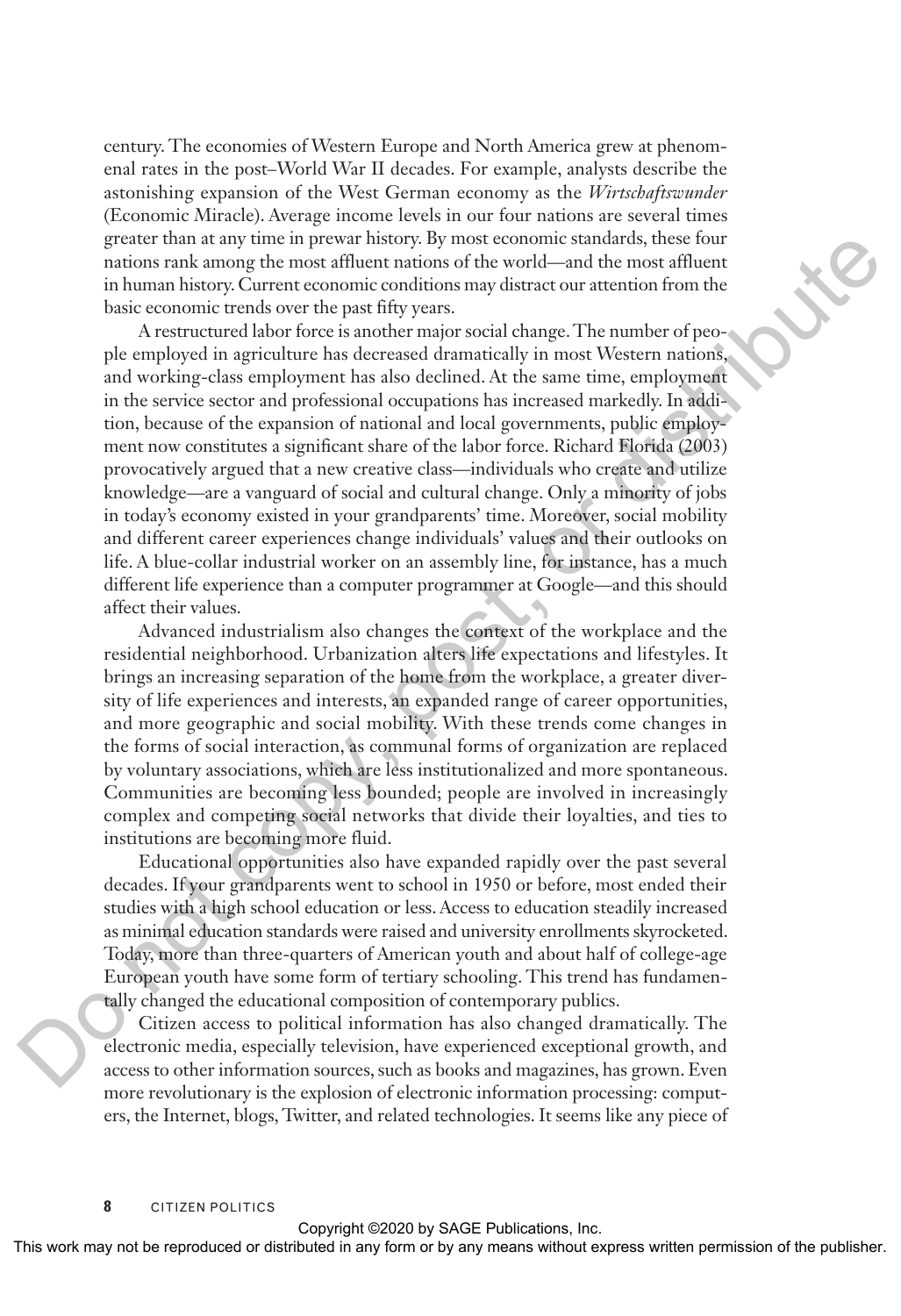information is only a Google away. Again, the information environment of today and that of the 1950s–60s almost bear no comparison. Information is no longer a scarce commodity. The contemporary information problem is how to adapt to life in cyberspace, managing an ever-growing volume of sophisticated knowledge.

One of the most basic changes involves the social, economic, and political status of women and minority groups. As noted later in the chapter, the social and political roles of women have been transformed from a restrictive and nonpolitical role to active participants in society and politics. For instance, Britain, Germany, and several other European nations have had a woman head of government, and the 2017 French presidential election included a woman in the final runoff. Before 1945, French women were not even allowed to vote. Similarly, legal and social limitations on the rights and opportunities of racial and ethnic groups have diminished—most dramatically in the United States but also in Europe. Once "the public" was defined as white men (sometimes only property owners), and now the definition of citizenship is more inclusive. One can be reproduced to the reproduced in any form or the reproduced in the reproduced in the reproduced in any form or by any means when the reproduced in a state of the publisher. This we also the reproduced in a state

Western governments have also expanded their involvement in society. Government is increasingly responsible for protecting and managing society and the economy. Many European societies have extensive welfare programs, in which a network of generous social programs protects the individual against economic or medical hardship. Unemployment, illness, and similar problems still occur; but under the welfare state, their consequences are less dire than in the past. In addition, most people now see the government as responsible for protecting the environment, ensuring social rights, enabling lifestyle choices, and a host of other new obligations.

Despite these past trends, many political analysts ask whether these patterns can continue. Everywhere, it seems, there has been a retrenchment in government social programs. Increased international economic competition in a globalized economy has created new economic strains within these nations. Elation about the end of the Cold War and the development of new democracies is tempered by worries about growing nationalism, international terrorism, ethnic conflict, and new financial burdens.

Admittedly, the miraculous economic growth rates of the post–World War II period now seem like distant history, especially in the wake of the 2008 Great Recession. Yet, the transformation of advanced industrial democracies involves more than simply the politics of affluence. Changes in occupational and social structures are continuing, and with them an alteration in living conditions and lifestyles. Expanded educational opportunities represent an enduring trait of modern societies. The information revolution is continuing—in fact, it is growing at an amazing rate. Advanced industrial societies are dramatically different from their 1950s predecessors. My expectation is that change will continue, albeit at a slower rate in the decades ahead.

This book maintains that one result of these social trends is the development of a new style of citizen politics. My premise is that as the socioeconomic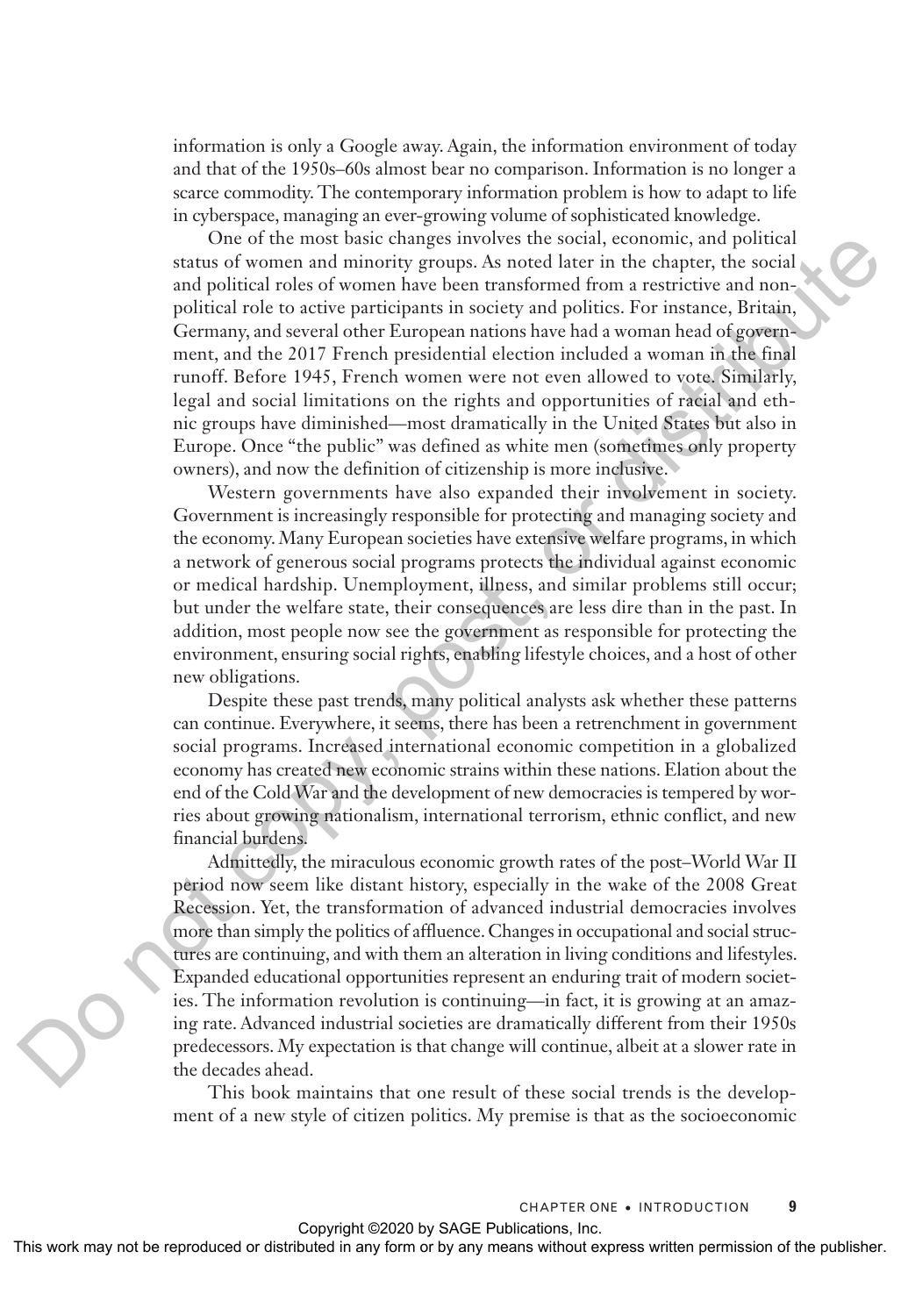characteristics of these nations change, the characteristics of the public change as well. More educational opportunities mean a growth in political skills and resources, producing the most sophisticated publics in the history of democracies. Changing economic conditions redefine citizens' issue interests. The weakening of social networks and institutional loyalties is associated with the decline of traditional political alignments and voting patterns. Contemporary publics and democratic politics have been dramatically transformed over the past several decades.

The parts of this new style of citizen politics are not always, or necessarily, linked together. Some parts may be transitory; others may be coincidental. Nevertheless, several traits coexist for the present, defining a new pattern of citizen political behavior. This book systematically describes this new pattern of political thought and action. Figure 1.1 summarizes this causal process, with the new patterns of citizen politics listed on the right of the figure.

One aspect of the new citizen politics is political engagement (chapters 2–4). Expanding political skills and resources increase the cognitive sophistication of the citizenry. In addition, many people are placing greater emphasis on participating in political and economic decision making. Participation in elections is the most common form of political action—but voting is declining in most countries. However, protest, citizen action groups, boycotts, online participation, and direct forms of action are increasing. People are less likely to be passive subjects and more likely to demand a say in the decisions affecting their lives. The new style of citizen politics reflects a more active involvement in the democratic process.

Another broad area of change involves the values and attitudes of the public (chapters 5–6). Industrial societies aimed at providing affluence and economic security. The success of advanced industrialism fulfills many basic economic needs for a sizable sector of society. Thus, some people are shifting their concerns to new noneconomic cultural issues (Inglehart 1990, 2018). Several of these issues are common to affluent democracies: environmental protection, gender equality, LGBTQ rights, and social equality. In the last decade or so, liberal government policies on these issues have also generated a conservative opposition and new conservative parties. In some instances, historic conditions focus these general concerns on specific national problems—for example, racial equality in the United States, regional conflicts in Britain, or center–periphery differences in France. Many of these issues are now loosely connected to an alternative political agenda that is another element of the new style of citizen politics. work may not be restable second or the representation of the relation of the restable the rest or distributed in the relation of the publisher. This book systematically describes the publisher. This book systematically de

Partisan politics is also changing (chapters 7–11). Comparative electoral research used to emphasize the stability of democratic party systems. This situation has changed. There is increased fragmentation and volatility of these party systems. Declining class voting differences reflect the general erosion in the social bases of voting. In most nations, the public's identification with political parties and affect toward parties has decreased. These patterns have produced a partial *dealignment* of contemporary party systems (Dalton 2012; Dalton and Wattenberg 2000).

#### **10** CITIZEN POLITICS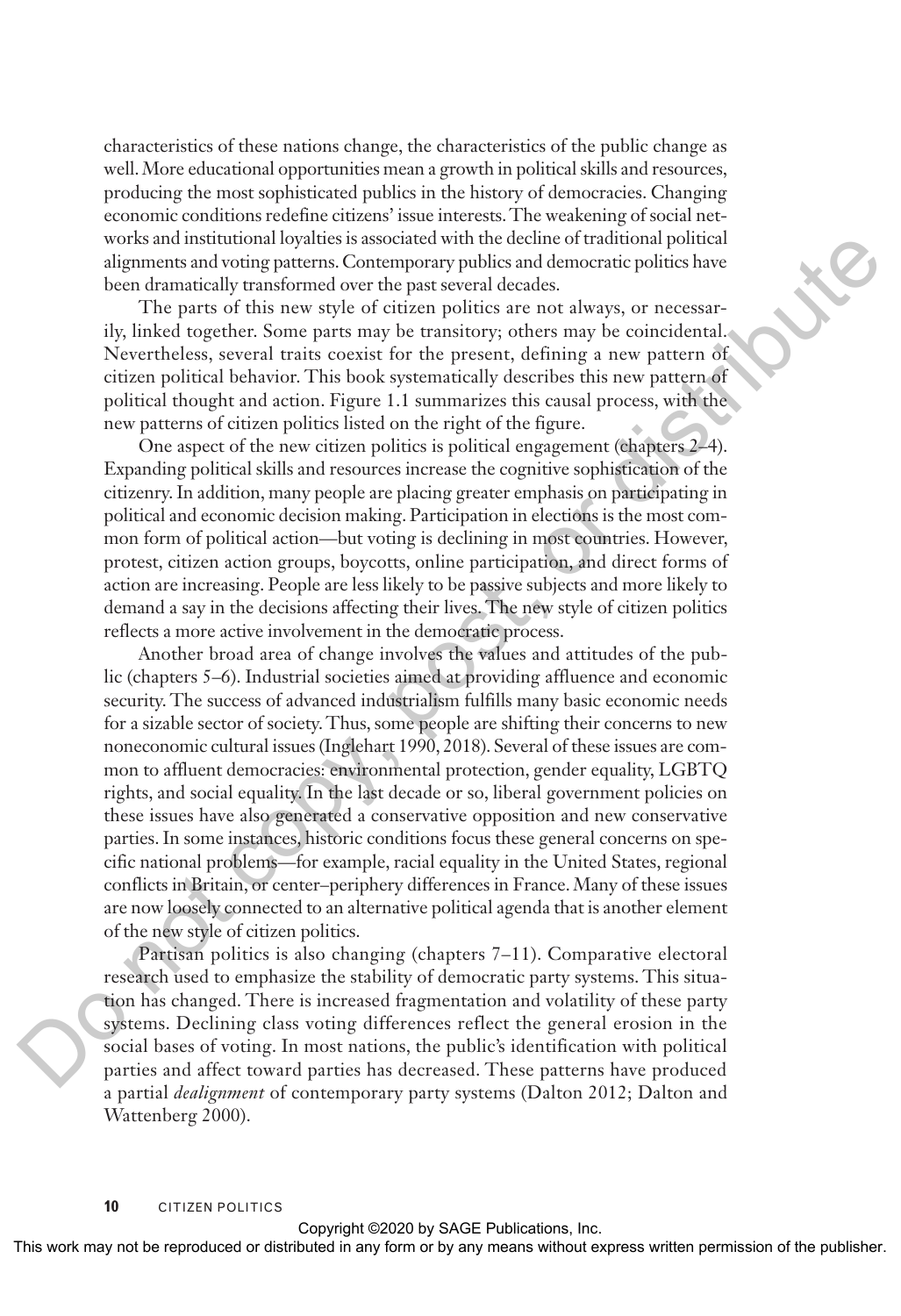These trends are at least partially the result of the addition of new issues to the political agenda and the difficulties of the established parties to respond to these issues. New parties have arisen across the face of Europe—ranging from green parties to new right parties. Trump's 2016 victory in the United States followed a wave of new far-right parties in Europe. The British decision to vote against European Union membership is one example, and the leader of France's far-right party was in the two-party runoff in the 2017 French elections. This book will discuss the evidence of whether this is a sign of democracy's changing future, or a minority protest against how much progressive change is reshaping these societies.

These new political tensions also increase party volatility. Unsophisticated voters once relied on social-group cues and partisan cues to make their political decisions. Because of the dramatic spread of education and information sources, more people can now deal with the complexities of politics and make their own political decisions. Consequently, issues and other short-term factors are more important as influences on voting choices. The new style of citizen politics features a more issueoriented and candidate-oriented electorate.

Finally, attitudes toward government represent a new paradox for democracy (chapter 12). The democratic process has become more inclusive, and the government has generally improved the quality of life. But at the same time, people have become more critical of the government. The conflict over new issues and new participation patterns may offer a partial explanation of these trends. In addition, emerging value priorities that stress self-actualization and autonomy may stimulate skepticism of elite-controlled hierarchical organizations (such as bureaucracies, political parties, and large interest groups).

One thing you quickly learn about political science is that serious researchers can reach different conclusions based on similar evidence. Many scholars still question this book's basic premises of political change. However, over the previous decades and editions of this book, I have seen a growing body of evidence that affirms the basic premises of this study. Still, begin your reading from a skeptical position, and then see if the evidence supports it. This is what good researchers do.

This is an exciting time to study public opinion because so much is changing. The puzzle for researchers, students, and citizens is to understand how democracy functions in this new context. This new style of citizen politics creates strains for the political systems of advanced industrial democracies. Protests, social movements, partisan volatility, and political skepticism are disrupting the traditional political order. Adjustment to new issue concerns and new patterns of citizen participation may be a difficult process. More people now take democratic ideals seriously, and they expect political systems to live up to those ideals. Democracy isn't an end state, but an evolutionary process. Thus, the new style of citizen politics is a sign of vitality and an opportunity for these societies to make further progress toward their democratic goals. This work is the reproduced or the reproduced or the reproduced or the reproduced or the reproduced or the reproduced or the reproduced or the rest or the rest of the rest in a stributed in any form of the publisher. The